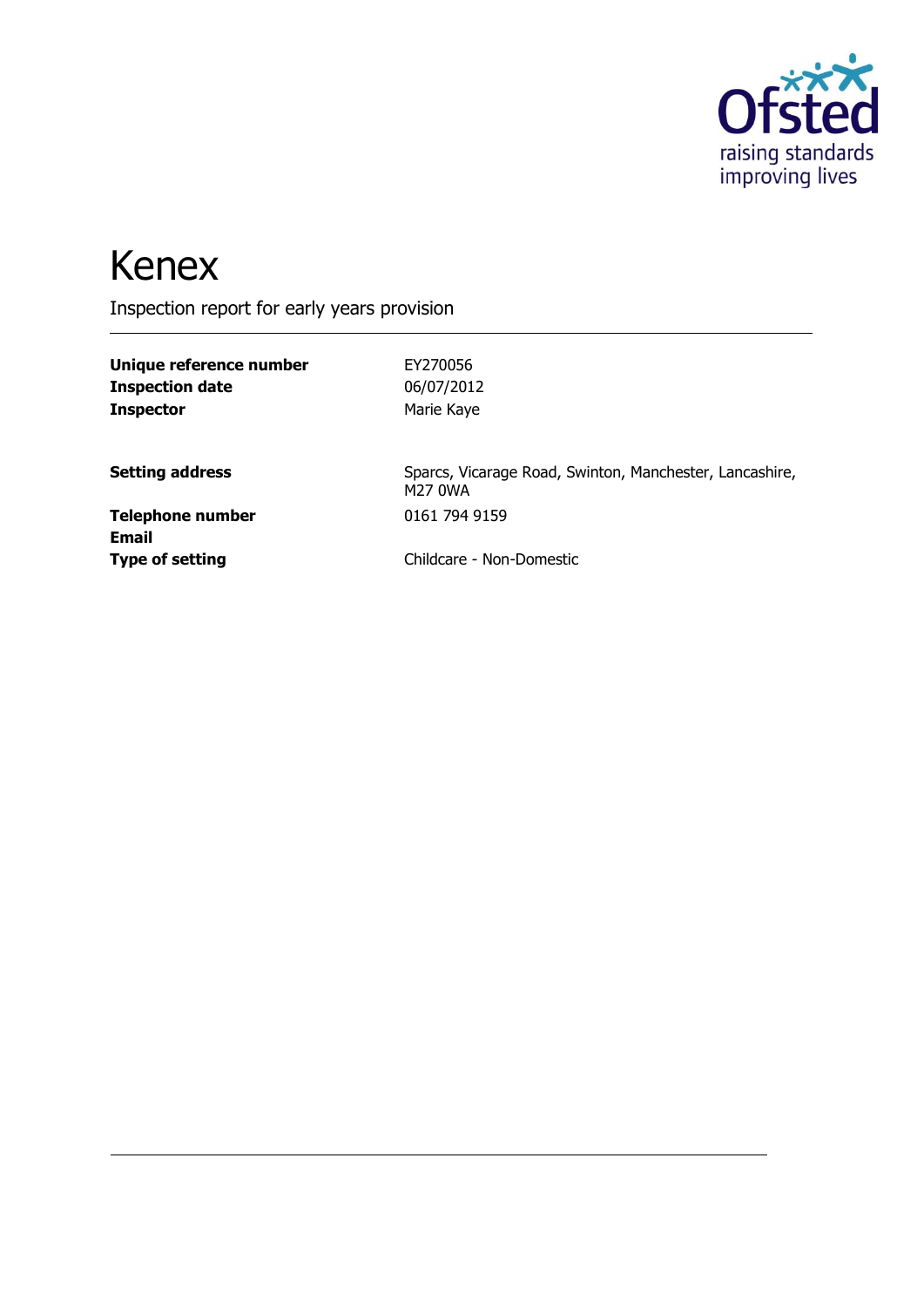The Office for Standards in Education, Children's Services and Skills (Ofsted) regulates and inspects to achieve excellence in the care of children and young people, and in education and skills for learners of all ages. It regulates and inspects childcare and children's social care, and inspects the Children and Family Court Advisory Support Service (Cafcass), schools, colleges, initial teacher training, work-based learning and skills training, adult and community learning, and education and training in prisons and other secure establishments. It assesses council children's services, and inspects services for looked after children, safeguarding and child protection.

If you would like a copy of this document in a different format, such as large print or Braille, please telephone 0300 123 1231, or email enquiries@ofsted.gov.uk.

You may copy all or parts of this document for non-commercial educational purposes, as long as you give details of the source and date of publication and do not alter the information in any way.

T: 0300 123 1231 Textphone: 0161 618 8524 E: enquiries@ofsted.gov.uk W: [www.ofsted.gov.uk](http://www.ofsted.gov.uk/)

© Crown copyright 2012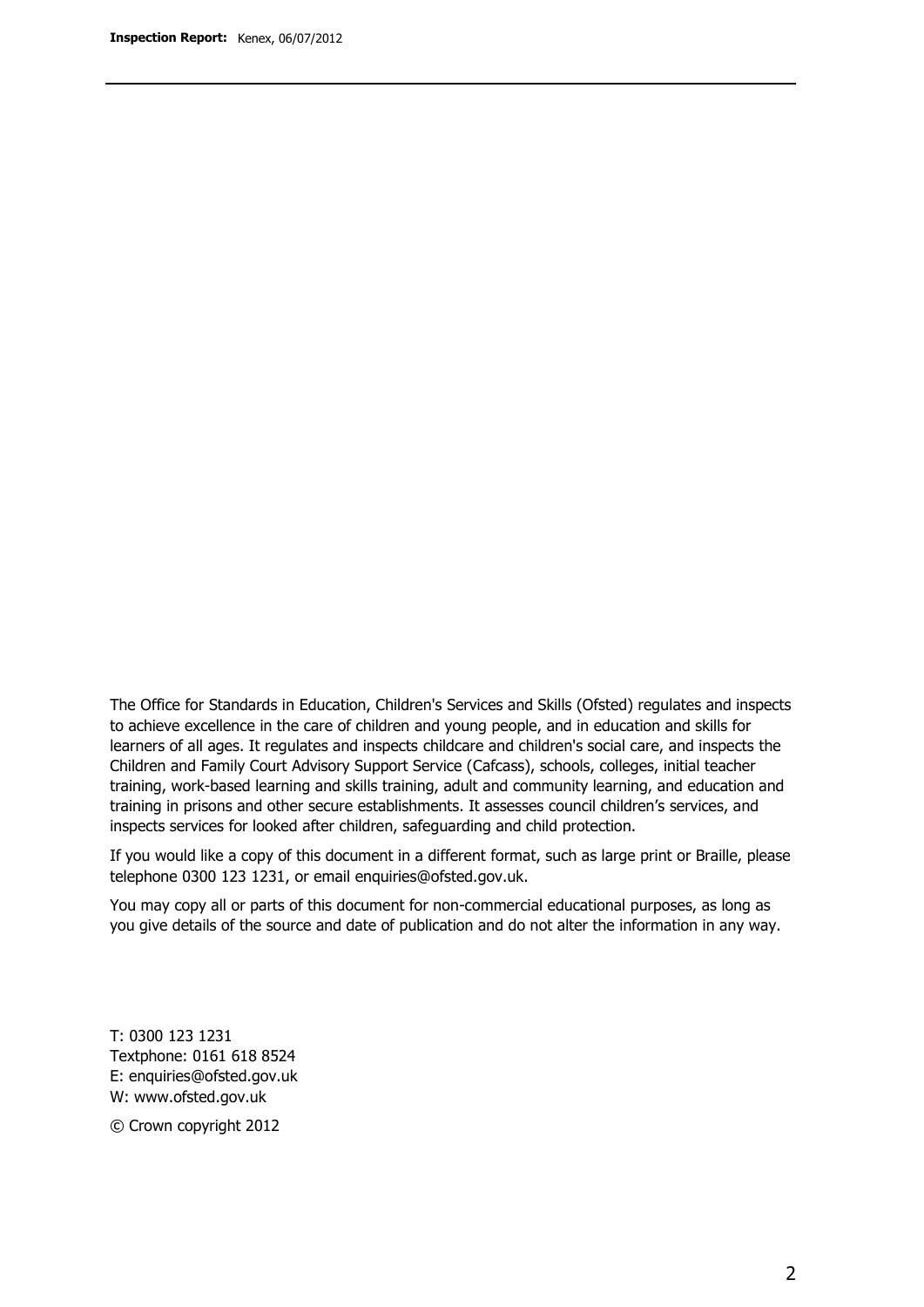### **Introduction**

This inspection was carried out by Ofsted under Sections 49 and 50 of the Childcare Act 2006 on the quality and standards of the registered early years provision. 'Early years provision' refers to provision regulated by Ofsted for children from birth to 31 August following their fifth birthday (the early years age group). The registered person must ensure that this provision complies with the statutory framework for children's learning, development and welfare, known as the *Early* Years Foundation Stage.

The provider must provide a copy of this report to all parents with children at the setting where reasonably practicable. The provider must provide a copy of the report to any other person who asks for one, but may charge a fee for this service (The Childcare (Inspection) Regulations 2008 regulations 9 and 10).

Children only attend this setting before and/or after the school day and/or during the school holidays. The judgements in this report reflect the quality of early years provision offered to children during those periods.

The setting also makes provision for children older than the early years age group which is registered on the voluntary and/or compulsory part(s) of the Childcare Register. This report does not include an evaluation of that provision, but a comment about compliance with the requirements of the Childcare Register is included in Annex B.

Please see our website for more information about each childcare provider. We publish inspection reports, conditions of registration and details of complaints we receive where we or the provider take action to meet the requirements of registration.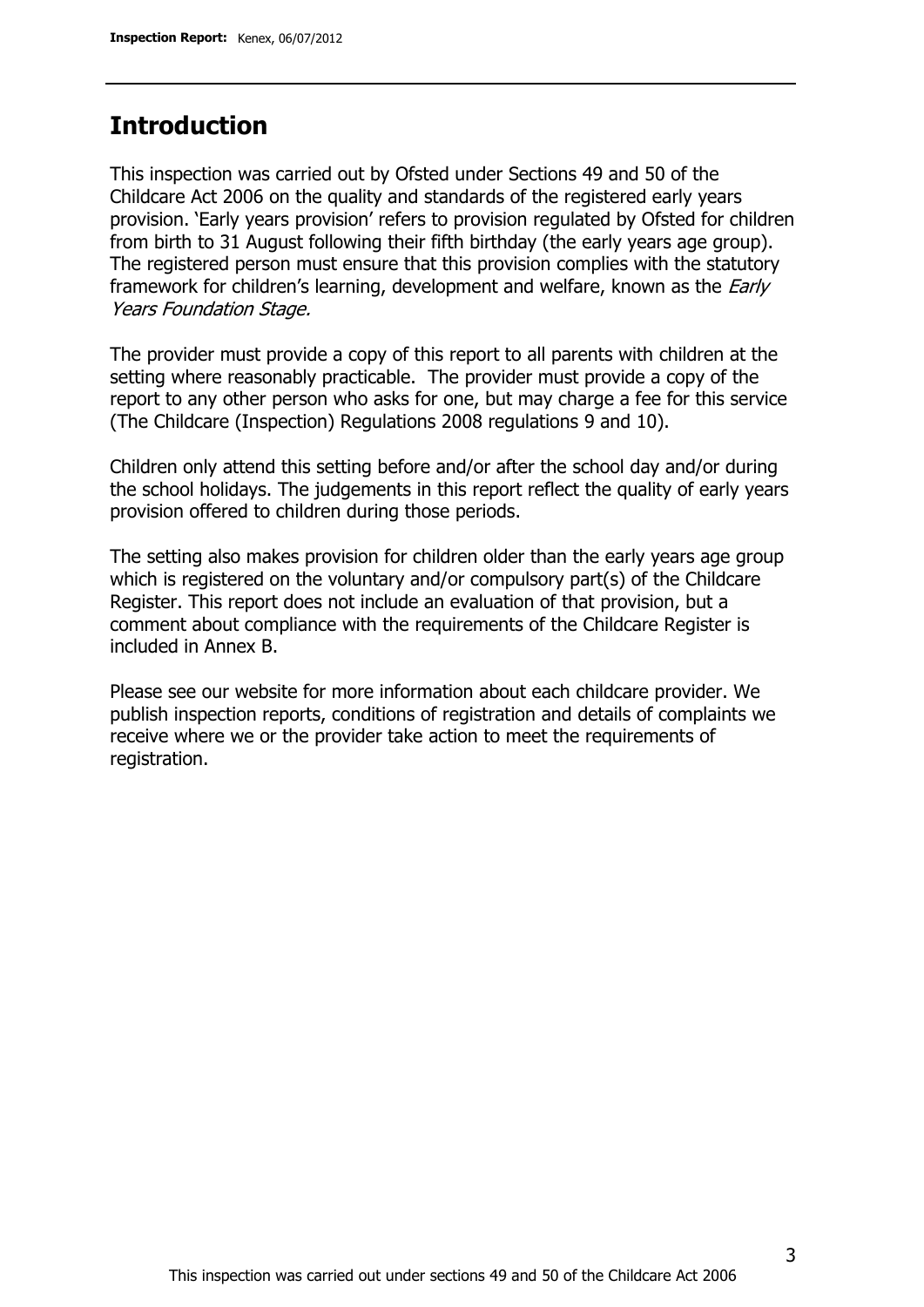### **Description of the setting**

Kenex is a privately owned and managed out of school club. It was registered in 2003 and operates from SPARCS' building in Swinton, Lancashire. Children have access to two halls within a self-contained unit which is located in the grounds of the school. Children have access to secure enclosed outdoor play areas. A maximum of 52 children aged under eight years may attend the club at any one time. The club currently takes children from three years of age and also offers care to children aged eight years to 11 years. The club is open Monday to Friday from 7.45am to 9am and from 3.15pm to 5.45pm during term time. The club serves the local and surrounding areas and children attend for a variety of sessions. Children attend from both local schools.

There are currently 84 children on roll. Of these, 37 are under eight years and of these 17 are within the early years age group. The club supports children with special educational needs and/or disabilities. The club is registered by Ofsted on the Early Years Register and the compulsory and voluntary parts of the Childcare Register.

There are eight members of staff, including the manager who work directly with the children. Of these, one holds an Early Years Foundation Degree, four hold a qualification at level 3 in early years and two hold a qualification at level 2 in early years. The club receives support from the local authority.

## **The overall effectiveness of the early years provision**

Overall the quality of the provision is good.

Each child settles well and enjoys the stimulating activities in this inclusive and welcoming environment. Staff know the children very well as individuals. As a result each child's needs are met and their learning and development are effectively promoted. Overall policies and procedures are in place so that, children's safety and welfare are promoted well. Systems of self-evaluation are accurate and effectively include the views of parents, carers and children, to continuously improve the club and to plan for further development. Strong working relationships with the host school and parents and carers are well established to promote children's continuity of care and learning.

## **What steps need to be taken to improve provision further?**

To meet the specific requirements of the EYFS, the registered person must:

20/07/2012

• request written parental permission to the seeking of any necessary emergency medical advice or treatment in the future. (Safeguarding and promoting children's welfare)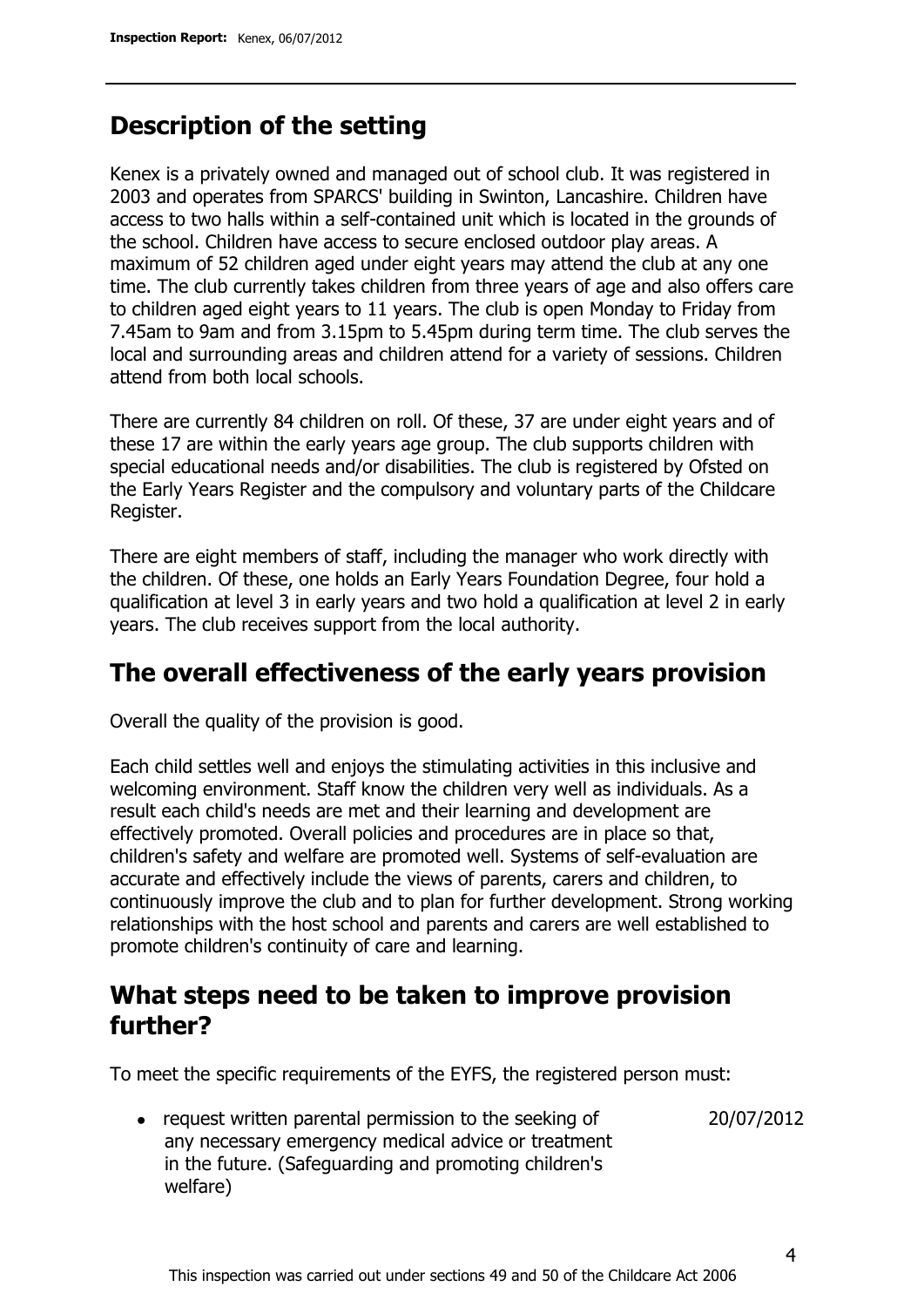To further improve the early years provision the registered person should:

develop further the risk assessment so that it covers anything with which a child may come into contact with, this specifically relates to school collection procedures, the computer and other related play resources.

# **The effectiveness of leadership and management of the early years provision**

The managers and staff fully understand their responsibilities in safeguarding children's welfare. An efficient recruitment system ensures that staff are appropriately qualified and vetted to confirm their suitability to work with children. However, written permission in not requested from parents for the seeking of any necessary emergency medical advice or treatment in the future. This is a breach in requirement of the Statutory Framework for the Early Years Foundation Stage. Regular risk assessments and daily checks ensure hazards are reduced and that children can play safely and enjoy their time at the club. However, these do not cover anything to which a child may come into contact, with particular regard to the school collection procedures, the computer and other related play resources. Staff do however demonstrate a clear knowledge and understanding of effectively promoting children's safety therefore the impact on children is minimal. The staff team work very well together. They undertake regular training to extend their knowledge and skills which results in better outcomes for children. Resources, including staff and the available accommodation are deployed well to help maximise children's development and happiness.

The managers and staff regularly undertake detailed self-evaluation of the provision. They actively seek the views of parents, carers and children about the club via questionnaires and ongoing discussion. This information is used effectively to drive improvement and develop clear plans for the future. The club has responded well to recommendations from the previous inspection, which also demonstrates the good capacity of the club to continuously improve. Staff know the children very well and an effective key person system ensures that each child's individual needs are met. Good procedures are in place to promote equality and celebrate diversity. Inclusive practice helps to ensure that all children feel welcome and valued.

Strong partnerships with parents, carers and the host school contribute significantly to the good level of children's continuity of welfare and learning. A good range of strategies are used to keep parents and carers well-informed, such as newsletters, notice boards and daily discussions.

# **The quality and standards of the early years provision and outcomes for children**

The club provides an enjoyable and busy environment for children before and after the school day. Staff value children's views and incorporate these effectively in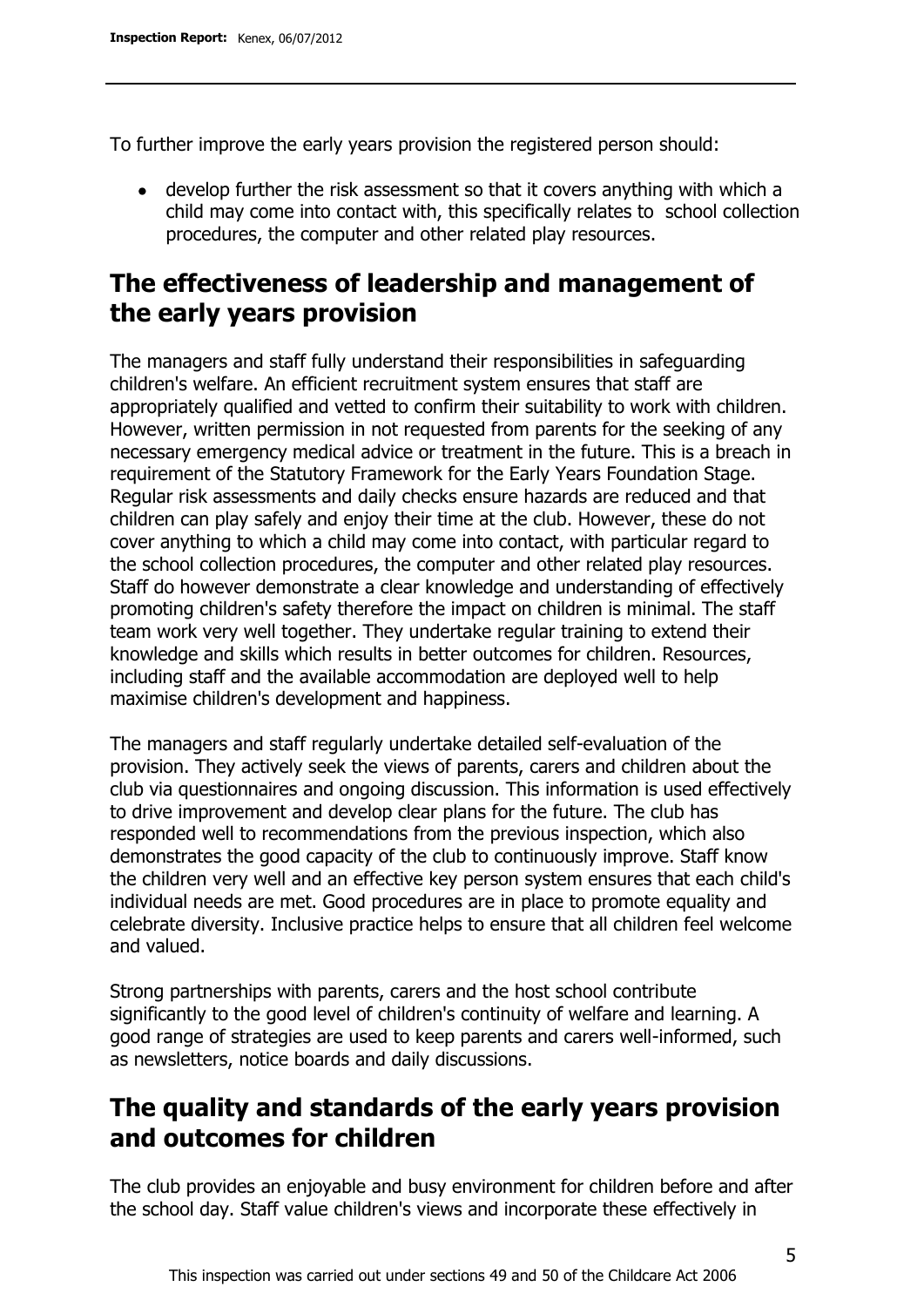their planning and choice of activities. As a result, children have good relationships with staff and each other. They are motivated by a wide range of interesting activities and experiences. For example, children eagerly participate in making dough, where they pretend to be in a cake shop producing cookies and truffles. They confidently solve problems, design and build models following instructions with paper materials and experiment with the paper aeroplane they create. Children use language well to communicate, initiate conversations, describe what they are doing and organise their play. They behave well because staff are good role models with clear expectations. They learn to take turns, share play resources and show respect for others. Staff help children develop a positive attitude towards similarities and differences and a good range of resources which reflect diversity are available. Children's information and communication technology skills are effectively promoted. They have regular opportunities to access a wide range of battery operated and programmable toys as well as games consoles. As a result children are developing good skills for the future.

Children are gaining a good understanding of keeping healthy and safe. They practise good procedures for their own personal hygiene. In addition, they learn to make healthy choices in what they eat through discussion and good examples set by adults. For example, children enjoy a healthy snack menu, such as bread sticks, fresh fruit and drinking water. Children learn the importance of exercise and enjoy participating in group games such as football. They also enjoy playing with large hoops, taking part in table tennis and building with wooden bricks. Children feel safe and secure, because staff work hard to ensure a safe environment and teach them how to use equipment safely.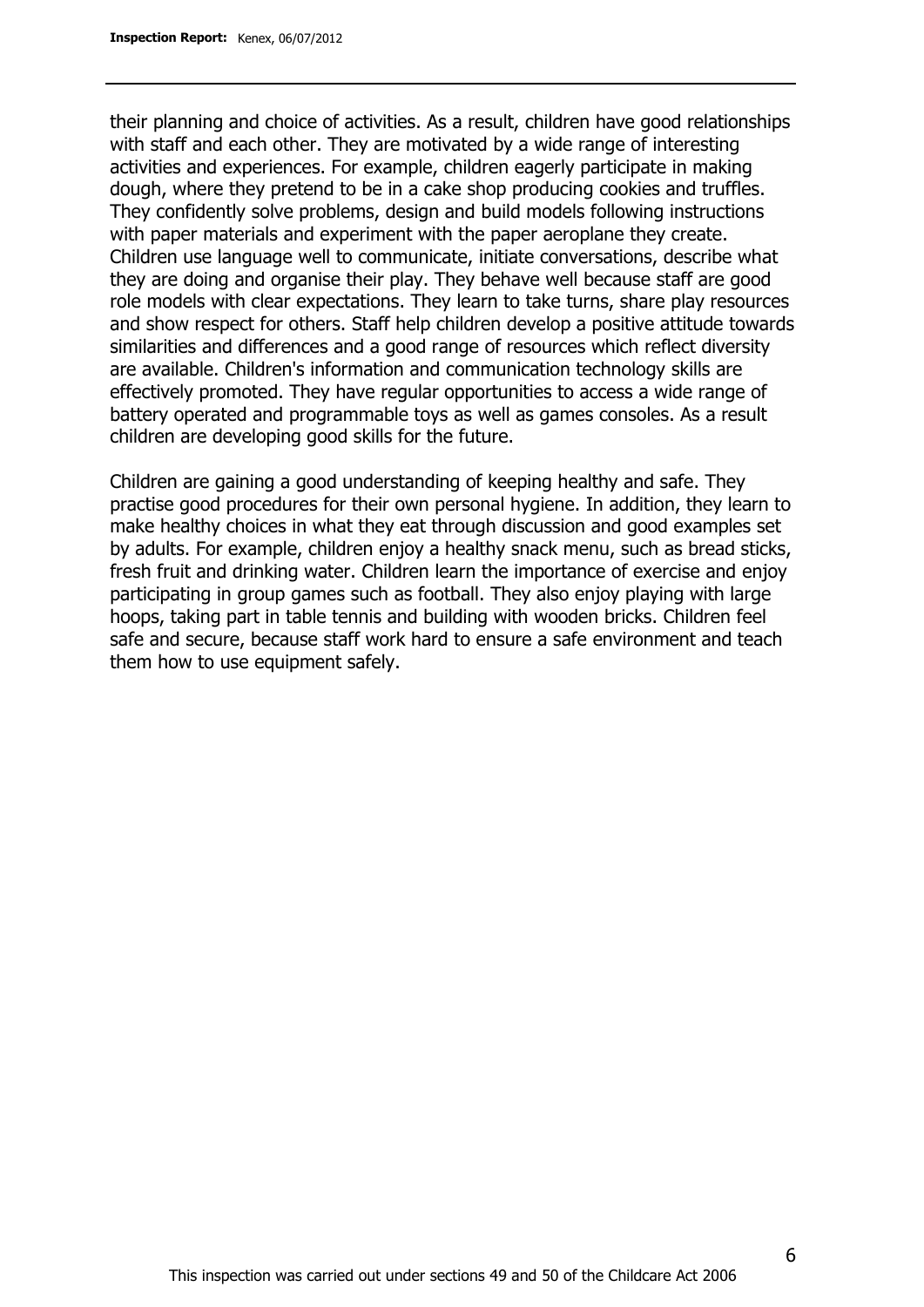# **Annex A: record of inspection judgements**

#### **The key inspection judgements and what they mean**

Grade 1 is Outstanding: this aspect of the provision is of exceptionally high quality Grade 2 is Good: this aspect of the provision is strong Grade 3 is Satisfactory: this aspect of the provision is sound Grade 4 is Inadequate: this aspect of the provision is not good enough

#### **The overall effectiveness of the early years provision**

| How well does the setting meet the needs of the<br>children in the Early Years Foundation Stage? |  |
|--------------------------------------------------------------------------------------------------|--|
| The capacity of the provision to maintain continuous                                             |  |
| improvement                                                                                      |  |

#### **The effectiveness of leadership and management of the early years provision**

| The effectiveness of leadership and management of the<br><b>Early Years Foundation Stage</b>    |   |
|-------------------------------------------------------------------------------------------------|---|
| The effectiveness of leadership and management in embedding<br>ambition and driving improvement |   |
| The effectiveness with which the setting deploys resources                                      | 2 |
| The effectiveness with which the setting promotes equality and                                  |   |
| diversity                                                                                       |   |
| The effectiveness of safeguarding                                                               | 7 |
| The effectiveness of the setting's self-evaluation, including the                               |   |
| steps taken to promote improvement                                                              |   |
| The effectiveness of partnerships                                                               | っ |
| The effectiveness of the setting's engagement with parents and                                  |   |
| carers                                                                                          |   |

### **The quality of the provision in the Early Years Foundation Stage**

The quality of the provision in the Early Years Foundation Stage | 2

### **Outcomes for children in the Early Years Foundation Stage**

| <b>Outcomes for children in the Early Years Foundation</b><br><b>Stage</b> |  |
|----------------------------------------------------------------------------|--|
| The extent to which children achieve and enjoy their learning              |  |
| The extent to which children feel safe                                     |  |
| The extent to which children adopt healthy lifestyles                      |  |
| The extent to which children make a positive contribution                  |  |
| The extent to which children develop skills for the future                 |  |

Any complaints about the inspection or report should be made following the procedures set out in the guidance available from Ofsted's website: www.ofsted.gov.uk